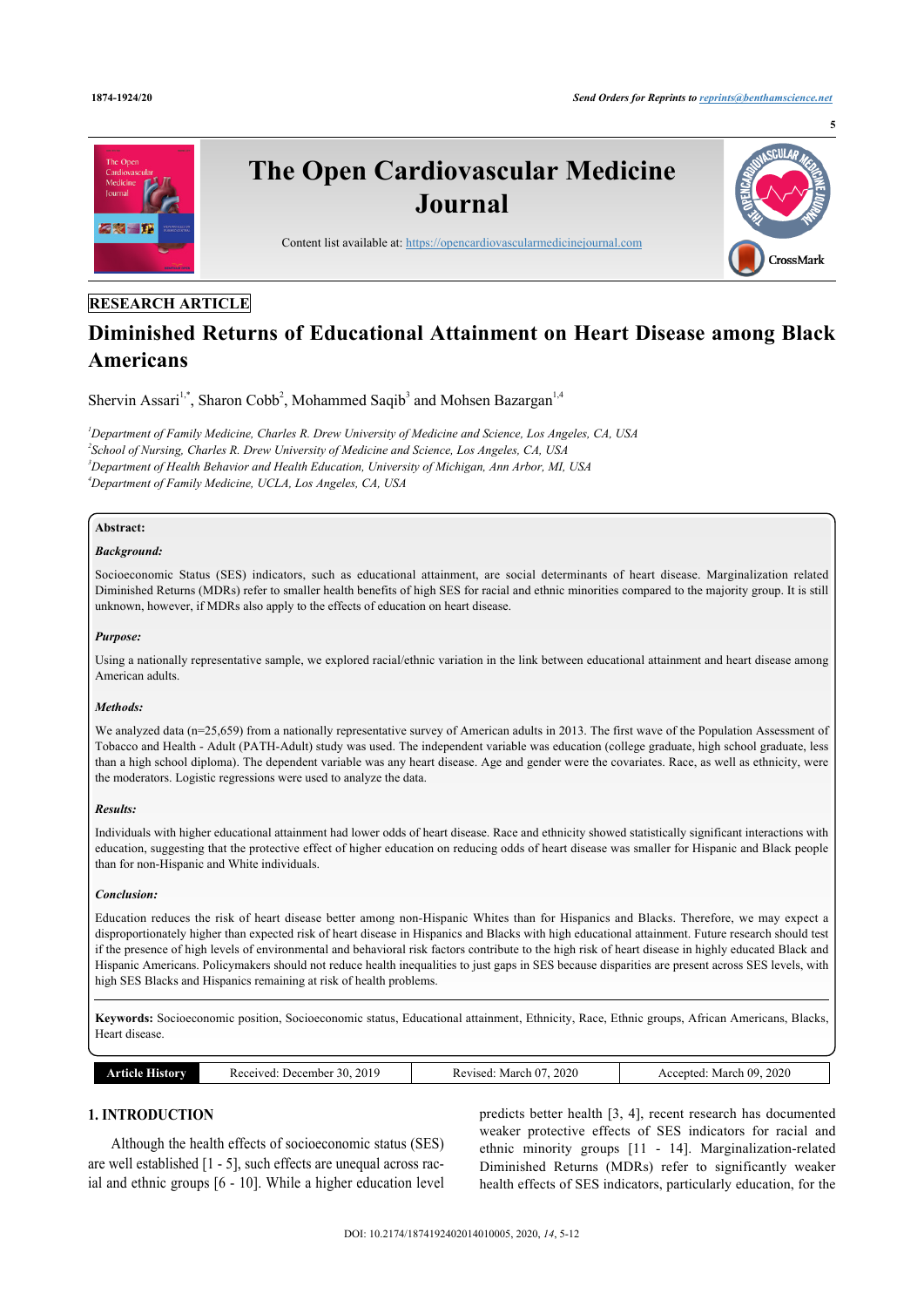members of racial and ethnic minorities, particularly Blacks and Hispanics, relative to non-Hispanic White Americans [\[6](#page-5-2), [7](#page-5-8)]. MDRs are being viewed as a paradigm shift as it investigates the mechanisms behind poor health of racial and ethnic minority people across SES levels [\[6,](#page-5-2) [7\]](#page-5-8).

Considerable MDRs[[6](#page-5-2), [7\]](#page-5-8) are shown in Blacks and Hispanics compared with Whites and non-Hispanics, documented as weaker effects of SES on the health of racial and ethnic groups [[6](#page-5-2), [7\]](#page-5-8). Such MDRs are shown for several SES indicators such as education [[15](#page-5-9) - [18](#page-5-10)], income [[19](#page-5-11) - [22\]](#page-5-12), marital status[[23](#page-5-13)], and employment [\[24\]](#page-5-14) on various health outcomes. Supporting evidence has shown MDRs on drinking [[15\]](#page-5-9),smoking [[18](#page-5-10)], diet [\[25\]](#page-5-15) and exercise [[16\]](#page-5-16). Similarly, MDRs exist for obesity as well [[20](#page-5-17), [26\]](#page-5-18). In addition, we can see MDRs for for mental health indicators such as depression [[22\]](#page-5-12), anxiety [[23\]](#page-5-13), and risk of attempting suicide [[27\]](#page-5-19). As a result, middle-class Blacks and Hispanics remain at a higher risk of chronic diseases (CDs)[[19](#page-5-11), [28,](#page-5-20) [29](#page-5-21)], disability[[30\]](#page-5-22), hospitalization [\[31](#page-5-23)], and mortality [[32\]](#page-5-24) even when they have a high SES.

In one study, highly educated Black and Hispanic people were found to be exposed to high levels of second-hand smoke exposure [\[33](#page-5-25)]. In addition, highly educated Blacks and Hispanics are more likely to drink alcohol [\[15,](#page-5-9) [34](#page-5-26)], smoke cigarettes [[18](#page-5-10), [35\]](#page-5-27), and vape e-cigarettes [\[36](#page-6-0)]. This is probably why highly educated Black and Hispanic individuals may be at a higher risk of a wide range of non-communicable diseases such as hypertension[[37\]](#page-6-1), chronic obstructive pulmonary disease (COPD) [[29](#page-5-21)] and asthma [[28\]](#page-5-20), compared with highly educated non-Hispanic Whites. Increased risk of heart disease may be particularly important and explain why highly educated Hispanics and Blacks stay at high risk of disability[[30\]](#page-5-22), hospitalization [[31\]](#page-5-23), and mortality [\[32](#page-5-24)], particularly for Black individuals.

Some of the mechanisms behind these MDRs include societal and structural processes and factors such as residential segregation, extra costs of moving upward in the society [[38](#page-6-2), [39\]](#page-6-3), and a higher level of exposure [[8](#page-5-28), [40,](#page-6-4) [41](#page-6-5)] and sensitivity to discrimination [\[42](#page-6-6)] in ethnic minorities, particularly Blacks. As a result of such societal processes, high SES will be followed with less tangible health effects for Black people than non-Hispanic White people. However, less is known about MDRs of education level for heart disease in general.

As a result of MDRs [\[6,](#page-5-2) [7\]](#page-5-8), the health impact of SES indicators including but not limited to education level, is diminished for racial and ethnic minority groups. Thus, diverse racial and ethnic groups not only vary in their SES [[43](#page-6-7) - [45](#page-6-8)] but also how their SES relates to health outcomes [\[22](#page-5-12), [46\]](#page-6-9).

Although high education reduces exposure to risk factors overall [\[47](#page-6-10), [48\]](#page-6-11), highly educated Blacks and Hispanics report high levels of environmental risk factors such as stress [[39\]](#page-6-3), discrimination [\[38](#page-6-2)], and active and passive exposure to smoke [[18,](#page-5-10) [33,](#page-5-25) [36](#page-6-0)]. While the very same SES indicators, such as educational attainment, show a strong impact on lowering non-

Hispanic Whites' environmental risk exposures, highly educated Blacks and Hispanics are still at risk of factors that increase their risk to non-communicable illnesses such as hypertension[[37\]](#page-6-1), attention deficit hyperactivity disorder (ADHD) [\[19](#page-5-11)], asthma [\[28](#page-5-20)], and COPD [\[29](#page-5-21)].

### **2. AIMS**

To better understand whether MDRs also applies to racial and ethnic disparities in heart disease, we compared Blacks, Hispanics, and non-Hispanic Whites for the negative effect of education level against heart disease. Although research has well-documented the effects of race/ethnicity [\[28](#page-5-20), [49](#page-6-12)] and SES (education level) [\[28](#page-5-20), [50,](#page-6-13) [51](#page-6-14)] on heart disease, few studies have ever tested MDRs of SES resources on heart disease [[28](#page-5-20), [29](#page-5-21)]. This study goes beyond the additive effect of race/ethnicity and SES and investigates the multiplicative effects of SES and race/ethnicity on heart disease [[28](#page-5-20), [29](#page-5-21)]. This work is in line with the research question if it is race/ethnicity and SES or race/ethnicity or SES that cause health disparities. To generate results that are generalizable to the U.S. population of adults, we borrowed data from the Population Assessment of Tobacco and Health - Adult (PATH-Adult) study, a survey with a nationally representative sample of adults (18+ years old). In line with the MDRs [\[6,](#page-5-2) [7\]](#page-5-8) and previous relevant studies [\[28](#page-5-20), [29](#page-5-21)], we hypothesized smaller effects of SES (educational attainment) on heart disease for Blacks and Hispanics than non-Hispanic Whites.

### **3. METHODS**

### **3.1. Study Design and Setting**

This cross-sectional survey borrowed existing data from the PATH 2013 [\[52](#page-6-15) - [55](#page-6-1)] study, a national survey of American adults sponsored by the National Institutes of Health (NIH) and the Food and Drug Administration (FDA). PATH is a landmark survey of tobacco use and associated diseases. The data collection was carried out in 2013. The PATH design, sampling, sample design, and measures are described elsewhere [\[52](#page-6-15) - [55\]](#page-6-1).

The sample is limited to the civilian, non-institutionalized, adult (18+ years old) residents of the United States. The PATH data is a longitudinal study; however, we only used baseline data (wave 1). The sample design follows a multistage probability sample that recruited a representative sample of households and non-institutional people. The PATH study has used a multi-stage sampling strategy that involves survey weights. Due to the national sample and application of survey weights, the results of PATH are generalizable to the US population. In this study, 25,659 adults were analyzed.

#### **3.2. Ethics**

The PATH study protocol was approved by the Westat Institutional Review Board (IRB). All participating individuals signed informed written consent. All the PATH data were collected, stored, and analyzed anonymously.

<span id="page-1-0"></span><sup>\*</sup> Address correspondence to this author at the Department of Family Medicine, Charles R. Drew University of Medicine and Science, Los Angeles, CA, USA; Tel.: +734-232-0445, Fax: +734-615-8739; E-mail: [assari@umich.edu](mailto:assari@umich.edu)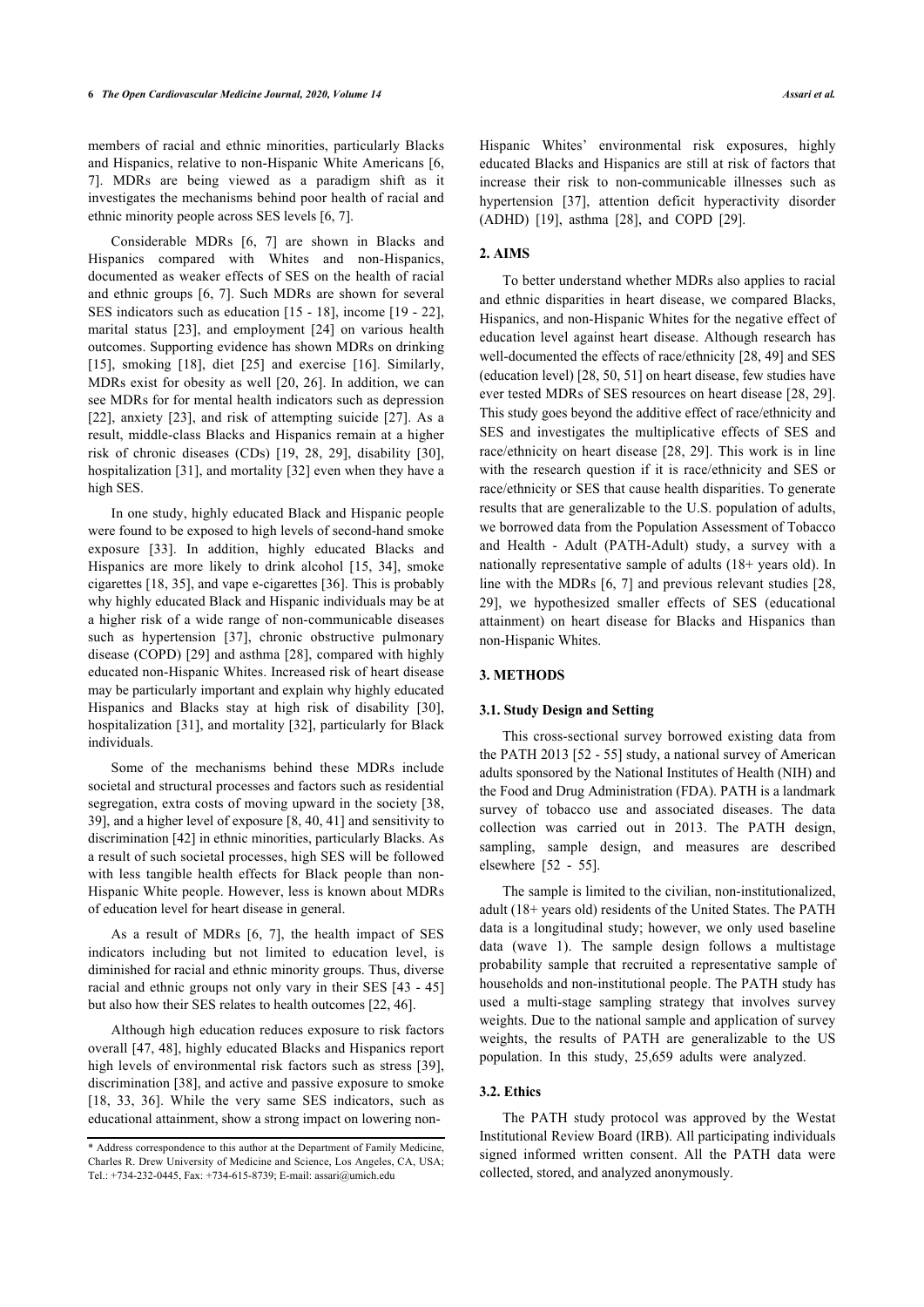### **4. MEASURES**

### **4.1. Independent Variable**

#### *4.1.1. Education level*

Education level was operationalized as a categorical variable with 3 levels: less than high school graduate, completed high school, and college graduates.

### **4.2. Moderators**

### *4.2.1. Race*

<span id="page-2-0"></span>All participants self-identified their race. Race was treated as a dichotomous variable in the current study [Blacks  $= 1$ , non-Hispanic Whites  $= 0$ ].

### *4.2.2. Ethnicity*

All participants self-identified their ethnicity. Ethnicity was treated as a categorical variable in the current study [Hispanics = 1, Non-Hispanics = 0].

### **4.3. Covariates**

Covariates in the current study included age (years) and gender (binary variable). Age was a categorical measure with the following levels: 1) 18 - 24 years old, 2) 25 - 34 years old, 3) 35 - 44 years old, 4) 45 - 54 years old, 5) 55 - 64 years old, 6) 65 - 74 years old, and, 7) 75+ years old. Gender was dichotomous (female  $= 0$  *vs* male  $= 1$ ).

#### **4.4. Outcome**

Heart Disease. Heart diseases in this study included heart attack, congestive heart disease, and any other heart disease. Three items were used to measure lifetime history of heart disease. For example, participants were asked, "Have you ever been told by a doctor or other health professional that you had heart attack?", "Have you ever been told by a doctor or other health professional that you had congestive heart disease?", "Have you ever been told by a doctor or other health professional that you had any other heart disease?"

### **4.5. Data Analysis**

We used the survey mode of SPSS 23.0 (IBM Inc, NY, USA) to analyze the data. Taylor series linearization was used to re-calculate the standard errors (SEs) that address the complex design of the PATH sample. Our estimates and inferences are generalizable to the US sample. We ran logistic regression models without and with interaction terms, all in the pooled sample. Model 1 had the main effects of race, ethnicity, education level, and covariates. Model 2 also included the following interaction terms: race × education level and ethnicity × education level. In all models, educational attainment and poverty level were the independent variables (IVs), heart disease was the dependent variable (DV), and age and gender were covariates. Race and ethnicity were the moderators. Publicly available data are available at the University of Michigan ICPSR Website available at: [https://www.icpsr.umich.edu/icpsrweb/NAHDAP/studies/3623](https://www.icpsr.umich.edu/icpsrweb/NAHDAP/studies/36231) [1](https://www.icpsr.umich.edu/icpsrweb/NAHDAP/studies/36231). As Black and Hispanic were both coded as 1, for the main

effect of high educational attainment we expected a significant OR  $\leq$ 1 (protective factor), and a significant OR  $\geq$ 1 for the statistical interaction term between race/ethnicity and high educational attainment.

#### **5. RESULTS**

#### **5.1. Descriptive Characteristics**

This study included 25,659 American adults who were either White (82.9%), Black (17.1%), Non-Hispanic (83.9%), or Hispanic (16.1%). Table**1** provides a summary of the descriptive statistics of the study sample. Almost half of the participants were women.

### **Table 1. Descriptive statistics in the overall sample.**

|                                | $\mathbf n$ | $\frac{0}{0}$ |
|--------------------------------|-------------|---------------|
| Race                           |             |               |
| White                          | 21265       | 82.9          |
| <b>Black</b>                   | 4394        | 17.1          |
| Ethnicity                      |             |               |
| Non-Hispanic                   | 21520       | 83.9          |
| Hispanic                       | 4139        | 16.1          |
| Gender                         |             |               |
| Women                          | 12705       | 49.5          |
| Men                            | 12954       | 50.5          |
| Age (years)                    |             |               |
| $18 - 24$                      | 6877        | 26.8          |
| $25 - 34$                      | 5197        | 20.3          |
| $35 - 44$                      | 4066        | 15.8          |
| $45 - 54$                      | 3979        | 15.5          |
| $55 - 64$                      | 3190        | 12.4          |
| $65 - 74$                      | 1636        | 6.4           |
| $75+$                          | 714         | 2.8           |
| Education                      |             |               |
| Less than high school graduate | 4973        | 19.4          |
| High school graduate           | 15137       | 59.0          |
| College Graduate               | 5549        | 21.6          |

### **5.2. Multivariable Models**

Table**2** shows a summary of the output of 2 logistic regression models. In both models, educational attainment was the independent variable and any heart disease was the dependent variable. Both models were estimated in the total sample, which included Whites, Blacks, Hispanics, and non-Hispanics. *Model 1* only entered the main effects of educational attainment as well as race, ethnicity, and covariates. *Model 2,* however, also added 2 interaction terms between race and ethnicity with educational attainment.

As shown in Model 1, high education predicted lower odds of heart disease. Model 2, however, showed significant interaction terms between the variables race and ethnicity with the independent variable educational attainment on the outcome variable heart disease, suggesting that high education may have a smaller protective effect against heart disease for Blacks and Hispanics than non-Hispanic Whites. This finding was reflected with a <1 and significant (protective factor) OR for the main effect of high educational attainment, and a >1 and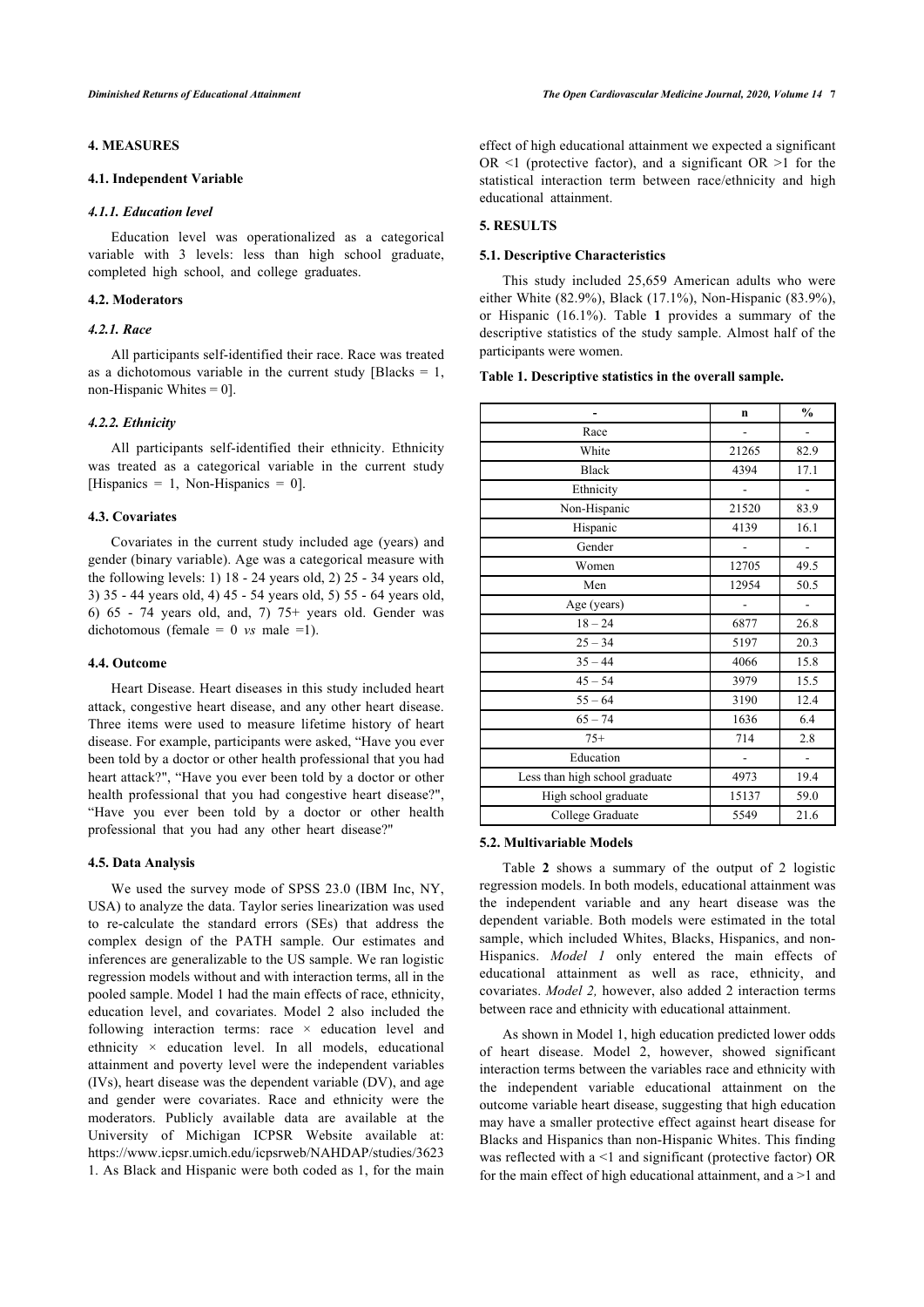<span id="page-3-0"></span>

|                                                                                                                                                                                                                                                                                                                                                                                                                                       | <b>Model 1 (Main Effects)</b> |              |                          |                                                                |                          | <b>Model 2 (Interactions)</b> |                                 |           |                                                                  |                          |
|---------------------------------------------------------------------------------------------------------------------------------------------------------------------------------------------------------------------------------------------------------------------------------------------------------------------------------------------------------------------------------------------------------------------------------------|-------------------------------|--------------|--------------------------|----------------------------------------------------------------|--------------------------|-------------------------------|---------------------------------|-----------|------------------------------------------------------------------|--------------------------|
| $\overline{a}$                                                                                                                                                                                                                                                                                                                                                                                                                        | <b>OR</b>                     | B            | <b>SE</b>                | 95% CI                                                         | p                        | <b>OR</b>                     | B                               | <b>SE</b> | 95% CI                                                           | $\mathbf{p}$             |
| Race (Black)                                                                                                                                                                                                                                                                                                                                                                                                                          | 0.83                          | $-0.19$ 0.07 |                          | $0.73 - 0.94$                                                  | .005                     | 0.66                          | $-0.42$ 0.13                    |           | $0.51 - 0.84$                                                    | .001                     |
| Ethnicity (Hispanic)                                                                                                                                                                                                                                                                                                                                                                                                                  | 0.52                          | $-0.64$ 0.09 |                          | $0.44 - 0.62$                                                  | .000 <sub>l</sub>        | 0.39                          | $-0.95$ 0.14                    |           | $0.29 - 0.51$                                                    | .000                     |
| Age (years)                                                                                                                                                                                                                                                                                                                                                                                                                           |                               |              |                          | $\overline{\phantom{a}}$                                       | $\overline{\phantom{a}}$ |                               |                                 |           |                                                                  | $\overline{\phantom{a}}$ |
| $18 - 24$                                                                                                                                                                                                                                                                                                                                                                                                                             |                               |              |                          |                                                                |                          |                               |                                 |           |                                                                  |                          |
| $25 - 34$                                                                                                                                                                                                                                                                                                                                                                                                                             | 1.24                          | $0.22$ 0.11  |                          | $1.00 - 1.54$                                                  | .052                     |                               | $1.24$ 0.22 0.11                |           | $1.00 - 1.55$                                                    | .049                     |
| $35 - 44$                                                                                                                                                                                                                                                                                                                                                                                                                             | 2.09                          | $0.74$ 0.10  |                          | $1.70 - 2.57$                                                  |                          | $.000$ 2.11                   | $0.74$ 0.10                     |           | $1.72 - 2.59$                                                    | .000                     |
| $45 - 54$                                                                                                                                                                                                                                                                                                                                                                                                                             | 3.57                          | $1.27$ 0.09  |                          | $2.97 - 4.30$                                                  |                          | $.000$ 3.60                   | $1.28 \mid 0.09$                |           | $2.99 - 4.33$                                                    | .000                     |
| $55 - 64$                                                                                                                                                                                                                                                                                                                                                                                                                             | 6.48                          |              |                          | $1.87$ 0.09 $5.43 - 7.73$                                      |                          |                               |                                 |           | 0.00 6.57 1.88 0.09 5.50 - 7.84                                  | .000                     |
| $65 - 74$                                                                                                                                                                                                                                                                                                                                                                                                                             |                               |              |                          | 10.25 2.33 0.10 8.50 - 12.35 .000 10.41 2.34 0.10 8.63 - 12.54 |                          |                               |                                 |           |                                                                  | .000                     |
| $75+$                                                                                                                                                                                                                                                                                                                                                                                                                                 |                               |              |                          |                                                                |                          |                               |                                 |           | 14.30 2.66 0.11 11.59 - 17.64 .000 14.57 2.68 0.11 11.80 - 17.99 | .000                     |
| <b>Educational Attainment</b>                                                                                                                                                                                                                                                                                                                                                                                                         |                               |              |                          |                                                                |                          |                               |                                 |           |                                                                  |                          |
| Less than High School Graduate                                                                                                                                                                                                                                                                                                                                                                                                        |                               |              |                          |                                                                |                          |                               |                                 |           |                                                                  |                          |
| High School Graduate                                                                                                                                                                                                                                                                                                                                                                                                                  | 0.71                          | $-0.34 0.06$ |                          | $0.63 - 0.81$                                                  | .000 <sub>l</sub>        | 0.71                          | $-0.34 0.07 $                   |           | $0.62 - 0.81$                                                    | .000                     |
| College Graduate                                                                                                                                                                                                                                                                                                                                                                                                                      | 0.80                          | $-0.22$ 0.06 |                          | $0.71 - 0.90$                                                  | .000                     | 0.71                          | $-0.34 0.07 $                   |           | $0.62 - 0.82$                                                    | .000                     |
| Race (Black) x High School Graduate                                                                                                                                                                                                                                                                                                                                                                                                   |                               |              |                          |                                                                |                          | 1.12                          | $0.11$ 0.21                     |           | $0.73 - 1.69$                                                    | .609                     |
| Race (Black) x College Graduate                                                                                                                                                                                                                                                                                                                                                                                                       | ۰                             |              |                          |                                                                |                          |                               | $1.35 \mid 0.30 \mid 0.15 \mid$ |           | $1.00 - 1.83$                                                    | .050                     |
| Ethnicity (Hispanic) x High School Graduate                                                                                                                                                                                                                                                                                                                                                                                           |                               |              |                          |                                                                |                          | 1.09                          | $0.08$ 0.30                     |           | $0.61 - 1.94$                                                    | .780                     |
| Ethnicity (Hispanic) x College Graduate                                                                                                                                                                                                                                                                                                                                                                                               |                               |              | $\overline{\phantom{a}}$ | $\overline{a}$                                                 | $\sim$                   | 1.62                          | $0.48$ 0.19                     |           | $1.12 - 2.34$                                                    | .010                     |
| Constant<br>$N_{i+1}, \beta_{i+1}, \beta_{i+1}, \beta_{i+1}, \beta_{i+1}, \beta_{i+1}, \beta_{i+1}, \beta_{i+1}, \beta_{i+1}, \beta_{i+1}, \beta_{i+1}, \beta_{i+1}, \beta_{i+1}, \beta_{i+1}, \beta_{i+1}, \beta_{i+1}, \beta_{i+1}, \beta_{i+1}, \beta_{i+1}, \beta_{i+1}, \beta_{i+1}, \beta_{i+1}, \beta_{i+1}, \beta_{i+1}, \beta_{i+1}, \beta_{i+1}, \beta_{i+1}, \beta_{i+1}, \beta_{i+1}, \beta_{i+1}, \beta_{i+1}, \beta_{i$ | 0.03                          | $-3.37 0.09$ |                          |                                                                | .000                     | 0.04                          | $-3.29$ 0.09                    |           |                                                                  | .000                     |

Notes: Source Population Assessment of Tobacco and Health (PATH; 2013-2014) CI: Confidence Interval; SE: Standard Error; OR: Odds R.

significant (risk factor) OR for the statistical interaction term between race/ethnicity and high educational attainment. The differences in the OR of college graduation relative to lowest education were 35% and 62% for Blacks compared with Whites and Hispanic compared with non-Hispanics, respectively (Table**2**).

### **6. DISCUSSION**

Two findings were observed. First, education level was inversely associated with the prevalence of heart disease in the overall sample. Second, Blacks and Hispanics were at a relative disadvantage compared with non-Hispanic Whites regarding the protective effect of educational attainment on heart disease. To be more specific, a significant interaction was found between race/ethnicity and college-level education (but not with high school education), suggesting that the protective effect of college-level education was smaller for Blacks and Hispanics than non-Hispanic Whites. That is, the negative association between education and heart disease was weaker for Blacks and Hispanics than non-Hispanic Whites. As a result, highly educated Hispanics and Blacks remain at high risk of heart disease, compared with similarly educated non-Hispanic and White people.

The first finding on the inverse association between education and heart disease is in line with what is known about the protective influence of SES on health [\[1,](#page-5-0) [2\]](#page-5-29), noncommunicable diseases [\[28](#page-5-20), [50](#page-6-13), [56](#page-6-16)], and heart diseases [[57](#page-6-4), [58\]](#page-6-17). The protective health effect of SES is well known.

The second observation that the very same SES indicator (*e.g*. education) shows considerably weaker effects on heart disease for Blacks and Hispanics is relatively new. Previously,

for Blacks and Hispanics, high education has shown weaker effects on obesity [[26,](#page-5-18) [20\]](#page-5-17), asthma [[28](#page-5-20)], COPD [[33\]](#page-5-25), hypertension [\[37](#page-6-1)], smoking, diet [[25](#page-5-15)], exercise [[16](#page-5-16)], hypertension [[37](#page-6-1)], asthma [[28\]](#page-5-20) and COPD [\[29](#page-5-21)]. However, this was never shown for Hispanics. It was also not shown for heart disease overall.

We found that the protective effect of college-level education was smaller for Blacks and Hispanics than non-Hispanic Whites. The results may be due to the fact that highly educated Blacks and Hispanics use cigarettes [[59\]](#page-6-6), e-cigarettes [[36](#page-6-0)],alcohol [[15](#page-5-9)], have poor diets [\[25\]](#page-5-15), live sedentary life styles[[16](#page-5-16)], and have high BMI[[26\]](#page-5-18) at higher rates than expected based on their SES. Such a "more than expected" behavioral risk profile of high SES Blacks and Hispanics is not limited to tobacco as similar patterns are seen for impulse control[[21](#page-5-30)], suicide [\[27\]](#page-5-19), depression[[22](#page-5-12), [60](#page-6-18) - [63](#page-6-19)], anxiety [[23\]](#page-5-13), stress [[38,](#page-6-2) [39](#page-6-3)], and obesity [[26\]](#page-5-18). These patterns are shown inside clinical settings [\[27](#page-5-19)] and in communities[[23,](#page-5-13) [64](#page-6-20)], as well as within [[24\]](#page-5-14) and between [[21\]](#page-5-30) generations. They are also shown for children [\[28](#page-5-20)], youth[[23](#page-5-13)], adults[[24\]](#page-5-14), and older adults [\[17](#page-5-31)]. The universal nature of these diminished returns is suggestive of structural factors that reduce the health effects of SES. Some may attribute these patterns to structural racism and social stratification [[6](#page-5-2), [7](#page-5-8)].

Another explanation for the lower health effects of educational attainment for Blacks and Hispanics compared with non-Hispanic Whites is the differences in the "quality" of education for Whites and Blacks and Hispanics may account for the lower effects of education on heart disease (and other measures of well-being) in Blacks and Hispanics. In other words, high-school and college education may not mean the same thing for Whites, Blacks and Hispanics. Hispanics and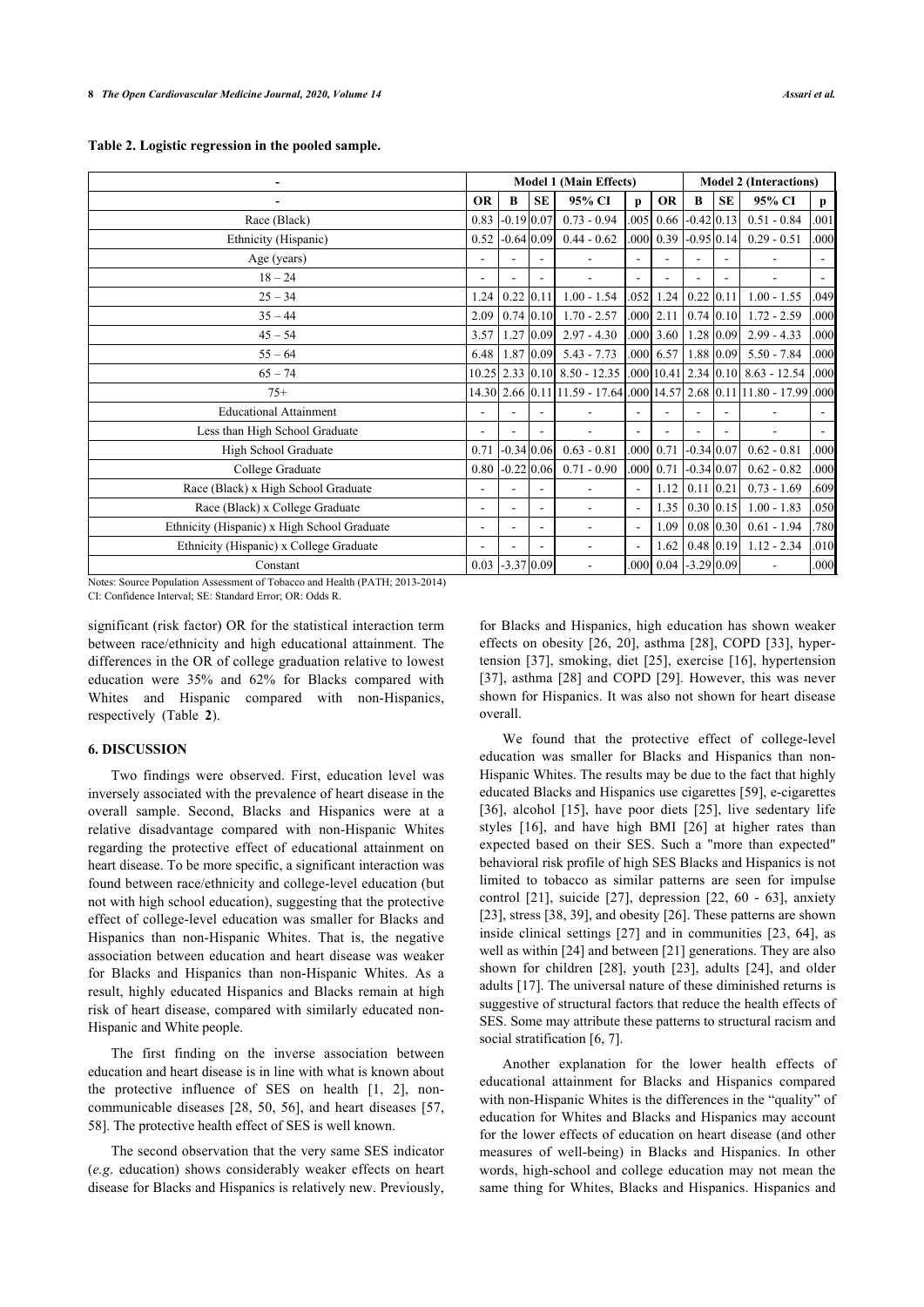Blacks are more likely to attend urban public schools with lower resources[[65](#page-6-21)]. Manley and others have shown that schooling differences may explain some of the differential effects of education for Whites and people of color [\[66](#page-6-12), [67\]](#page-6-22).

Another explanation for this finding is that compared with non-Hispanic Whites, Blacks and Hispanics with high education are more likely to be new to the educational class. This is because children with highly educated parents are more likely to attain higher education as well. Future research should test recency to the middle class, parental education, and being a first-generation college graduate, as these factors may hint at mechanisms by which non-White families gain less health from their educational attainment.

There is also a need to evaluate how early in the life course SES disadvantage results in atherosclerotic changes among Blacks. Research has shown that one reason high SES during adulthood is still associated with poor health outcomes among Blacks is childhood poverty[[68](#page-6-23) - [72](#page-7-0)]. That means early adversity results in some effects that cannot be undone with later availability of resources and human capital [\[73](#page-7-1) - [77\]](#page-7-2). According to the Barker hypothesis [[78\]](#page-7-3), pathological changes that mediate adversities may start in utero. Some behavioral mechanisms such as drinking [[34](#page-5-26)], vaping [[36](#page-6-0)], smoking [[18](#page-5-10), [59\]](#page-6-6), poor diet[[25](#page-5-15)], poor health care use [\[79,](#page-7-4) [80](#page-7-5)], and low exercise [\[16](#page-5-16)] that are all common in highly educated Blacks may mediate the additional cardiovascular risk of middle-class Blacks. Another mechanism is environmental exposures in highly educated Blacks [\[81](#page-7-6) - [83](#page-7-7)]. Genetics may also accelerate the process of atherosclerosis for Black people, and some research suggests that genes may increase the vulnerability of Black populations to hypertension [\[84](#page-7-8) - [87](#page-7-9)] and kidney disease [[87](#page-7-9) - [91](#page-7-10)], which both have implications for development and outcomes of heart disease [\[92,](#page-7-11) [93](#page-7-12)]. Diabetes may also be more common in highly educated Blacks through some genetic predisposition[[94\]](#page-7-13).

### **7. LIMITATIONS**

The major limitation of this study is its cross-sectional design. As a result of such design, we do not infer causal effects from our observations. Most SES indicators and health outcomes have bidirectional links and reverse causal effect of health on SES cannot be ruled out. Poor health is one of the reasons behind downward social mobility. This study measured heart diseases such as COPD and asthma based on self-report rather than physical examination, laboratory testing, or administered data. Self-reports have been shown to generate valid and reliable measures of chronic diseases. However, future research may replicate these findings for other ethnic groups such as Asian Americans, Native Americans as well as immigrants. Future research may also use comprehensive measures. The study is at risk of omitted confounders such as wealth and area SES. We only described the MDRs of education on heart disease. Future research may test whether education quality, discrimination, segregation, labor market discrimination, or neighborhood poverty can explain why Blacks and Hispanics have less health gain from their available resources than non-Hispanic Whites. Finally, it is possible that the effect of education on heart disease may also be different

for males and females among Blacks and Hispanics (and Whites). Future work may also include interactions between education, race/ethnicity, and gender. Still, this study had a large sample size and extends what we know regarding the non-linear effects of race, ethnicity, and SES on health outcomes, particularly heart disease.

### **CONCLUSION**

In the United States, the inverse association between education and heart disease is weaker for Blacks and Hispanics than non-Hispanic Whites. More specifically, a significant interaction was found between race/ethnicity and college-level education (but not with high school education), suggesting that the protective effect of college-level education was smaller for Blacks and Hispanics than non-Hispanic Whites. As a result, a higher than expected prevalence of heart disease in highly educated Black and Hispanic people, a rate which is disproportionate to their SES, has been observed. Researchers should know that health disparities are not merely due to the additive but also the multiplicative effects of race/ethnicity and SES. Real solutions to racial and health disparities in heart disease would be based not only on increasing SES of Blacks and Hispanic but also empowering them to translate their available SES resources to health outcomes. Public policies need to go beyond equalizing SES and specifically address societal barriers, environmental risk factors, and structural factors that endanger the health and well-being of Blacks and Hispanics at all SES levels. Economic and public policies are needed to minimize diminished health returns of SES (*i.e*., MDRs). Unfortunately, MDRs are historically overlooked as contributors to racial and ethnic health disparities in the US.

### **AUTHORS' CONTRIBUTIONS**

SA designed the conceptual model, secured funding, performed the analysis, wrote the first draft, and revised the manuscript. MB, MS and SC contributed to the interpretation of the findings, drafts, and revision. All authors approved the final version of the text.

### **ETHICS APPROVAL AND CONSENT TO PARTI-CIPATE**

The PATH study protocol was approved by the Westat Institutional Review Board (IRB), the Westat Federal wide Assurance (FWA) number is FWA00005551.

### **HUMAN AND ANIMAL RIGHTS**

Not applicable.

### **CONSENT FOR PUBLICATION**

Written informed consent has been obtained from all the participants.

### **AVAILABILITY OF DATA AND MATERIALS**

The data supporting the findings of the article is available in the ICPSR at https://www.icpsr.umich.edu/ icpsrweb/NAHDAP/ studies/36231 with reference number ICPSR36231.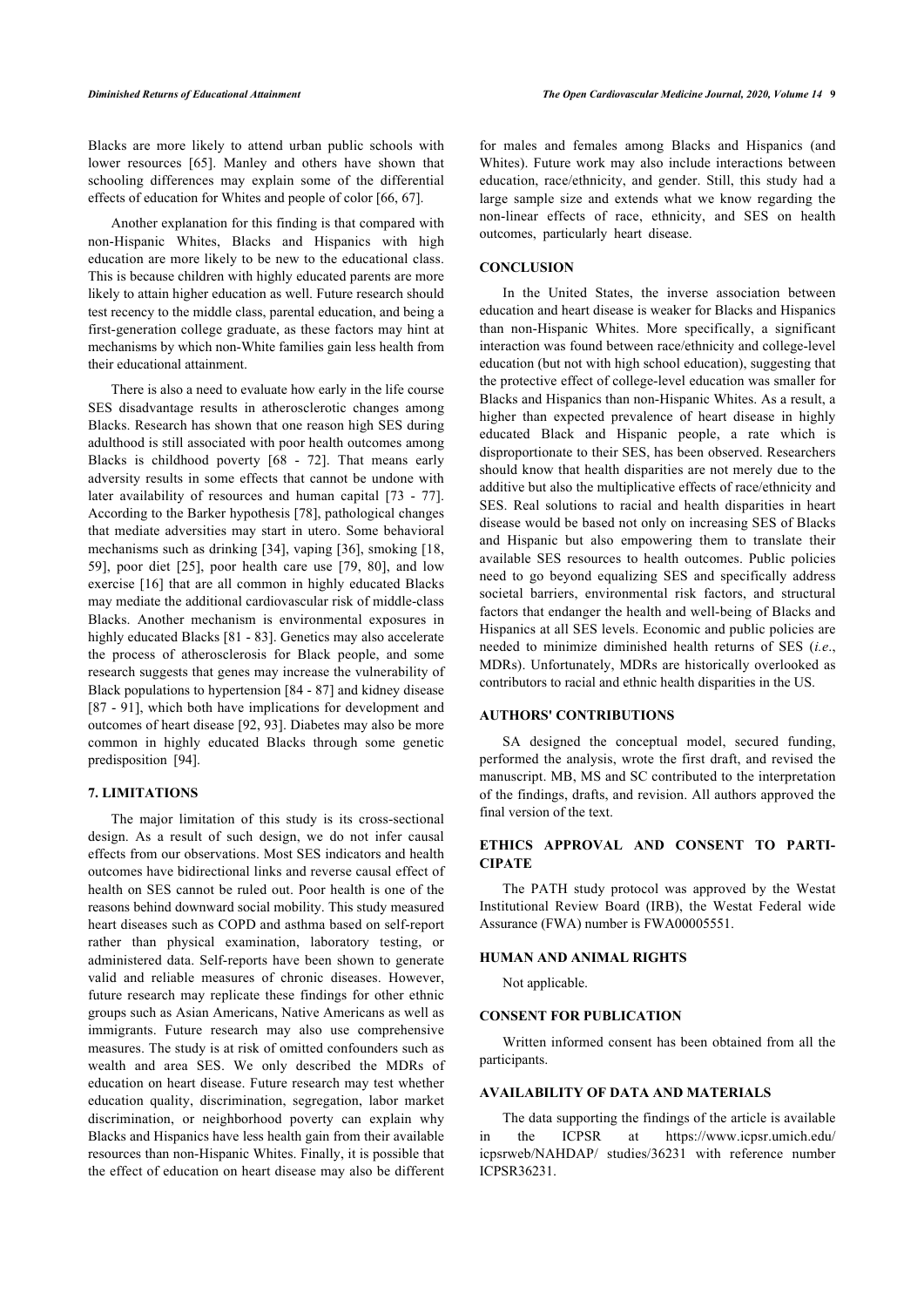### **FUNDING**

<span id="page-5-31"></span>Authors are supported by the following National Institute of Health (NIH) grants: U54MD008149, R25MD007610, U54MD007598, U54TR001627, CA201415-02 and U54CA229974.

### <span id="page-5-10"></span>**CONFLICTS OF INTEREST**

<span id="page-5-11"></span>The authors declare no conflict of interest, financial or otherwise.

### <span id="page-5-17"></span>**ACKNOWLEDGEMENTS**

Declared none.

### <span id="page-5-30"></span><span id="page-5-0"></span>**REFERENCES**

- [1] Mirowsky J, Ross CE. Education, health, and the default American lifestyle. J Health Soc Behav 2015; 56(3): 297-306. [\[http://dx.doi.org/10.1177/0022146515594814](http://dx.doi.org/10.1177/0022146515594814)] [PMID: [26272989\]](http://www.ncbi.nlm.nih.gov/pubmed/26272989)
- <span id="page-5-29"></span><span id="page-5-12"></span>[2] Ross CE, Mirowsky J. Refining the association between education and health: the effects of quantity, credential, and selectivity. Demography 1999; 36(4): 445-60.
- <span id="page-5-13"></span><span id="page-5-4"></span>[\[http://dx.doi.org/10.2307/2648083\]](http://dx.doi.org/10.2307/2648083) [PMID: [10604074](http://www.ncbi.nlm.nih.gov/pubmed/10604074)] [3] Marmot MG, Bell R. Action on health disparities in the United States: commission on social determinants of health. JAMA 2009; 301(11): 1169-71.
- <span id="page-5-14"></span><span id="page-5-5"></span>[\[http://dx.doi.org/10.1001/jama.2009.363\]](http://dx.doi.org/10.1001/jama.2009.363) [PMID: [19293419](http://www.ncbi.nlm.nih.gov/pubmed/19293419)] [4] Marmot M. Economic and social determinants of disease. Bull World Health Organ 2001; 79(10): 988-9.
- <span id="page-5-15"></span><span id="page-5-1"></span>[PMID: [11693982](http://www.ncbi.nlm.nih.gov/pubmed/11693982)] [5] Marmot M. Social determinants of health inequalities. Lancet 2005; 365(9464): 1099-104. [\[http://dx.doi.org/10.1016/S0140-6736\(05\)74234-3](http://dx.doi.org/10.1016/S0140-6736(05)74234-3)] [PMID:
	- [15781105\]](http://www.ncbi.nlm.nih.gov/pubmed/15781105)
- <span id="page-5-18"></span><span id="page-5-2"></span>[6] Assari S. Health disparities due to diminished return among black Americans: public policy solutions. Soc Issues Policy Rev 2018; 12(1): 112-45.

[\[http://dx.doi.org/10.1111/sipr.12042\]](http://dx.doi.org/10.1111/sipr.12042)

- <span id="page-5-19"></span><span id="page-5-8"></span>[7] Assari S. Unequal gain of equal resources across racial groups. Int J Health Policy Manag 2017; 7(1): 1-9.
	- [\[http://dx.doi.org/10.15171/ijhpm.2017.90\]](http://dx.doi.org/10.15171/ijhpm.2017.90) [PMID: [29325397](http://www.ncbi.nlm.nih.gov/pubmed/29325397)]
- <span id="page-5-28"></span><span id="page-5-20"></span>[8] Hudson DL, Bullard KM, Neighbors HW, Geronimus AT, Yang J, Jackson JS. Are benefits conferred with greater socioeconomic position undermined by racial discrimination among African American men? J Mens Health 2012; 9(2): 127-36. [\[http://dx.doi.org/10.1016/j.jomh.2012.03.006](http://dx.doi.org/10.1016/j.jomh.2012.03.006)] [PMID: [22707995\]](http://www.ncbi.nlm.nih.gov/pubmed/22707995)
- <span id="page-5-21"></span>[9] Hudson DL, Neighbors HW, Geronimus AT, Jackson JS. The relationship between socioeconomic position and depression among a US nationally representative sample of African Americans. Soc Psychiatry Psychiatr Epidemiol 2012; 47(3): 373-81. [\[http://dx.doi.org/10.1007/s00127-011-0348-x](http://dx.doi.org/10.1007/s00127-011-0348-x)] [PMID: [21293845\]](http://www.ncbi.nlm.nih.gov/pubmed/21293845)
- <span id="page-5-22"></span><span id="page-5-3"></span>[10] Farmer MM, Ferraro KF. Are racial disparities in health conditional on socioeconomic status? Soc Sci Med 2005; 60(1): 191-204. [\[http://dx.doi.org/10.1016/j.socscimed.2004.04.026\]](http://dx.doi.org/10.1016/j.socscimed.2004.04.026) [PMID: [15482878\]](http://www.ncbi.nlm.nih.gov/pubmed/15482878)
- <span id="page-5-23"></span><span id="page-5-6"></span>[11] Montez JK, Hummer RA, Hayward MD. Educational attainment and adult mortality in the United States: a systematic analysis of functional form. Demography 2012; 49(1): 315-6. [\[http://dx.doi.org/10.1007/s13524-011-0082-8](http://dx.doi.org/10.1007/s13524-011-0082-8)] [PMID: [22246797\]](http://www.ncbi.nlm.nih.gov/pubmed/22246797)
- <span id="page-5-24"></span>[12] Montez JK, Hummer RA, Hayward MD, Woo H, Rogers RG. Trends in the educational gradient of U.S. Adult mortality from 1986 to 2006 by race, gender, and age group. Research aging 2011; 33(2): 145-71. [\[http://dx.doi.org/10.1177/0164027510392388](http://dx.doi.org/10.1177/0164027510392388)] [PMID: [21897495\]](http://www.ncbi.nlm.nih.gov/pubmed/21897495)
- <span id="page-5-25"></span>[13] Zajacova A, Johnson-Lawrence V. Anomaly in the education-health gradient: Biomarker profiles among adults with subbaccalaureate attainment levels SSM Popul Health 2016; 2: 360-4. [\[http://dx.doi.org/10.1016/j.ssmph.2016.05.001\]](http://dx.doi.org/10.1016/j.ssmph.2016.05.001) [PMID: [28580414](http://www.ncbi.nlm.nih.gov/pubmed/28580414)]
- <span id="page-5-26"></span><span id="page-5-9"></span><span id="page-5-7"></span>[14] Zajacova A, Lawrence EM. ; (): -.2018;<br>[15] Assari S. Farokhnia M. Mistry R. Edu [15] Assari S, Farokhnia M, Mistry R. Education attainment and alcohol binge drinking: diminished returns of hispanics in Los Angeles. Behav Sci (Basel) 2019; 9(1): E9.
- <span id="page-5-27"></span><span id="page-5-16"></span>[\[http://dx.doi.org/10.3390/bs9010009\]](http://dx.doi.org/10.3390/bs9010009) [PMID: [30646592\]](http://www.ncbi.nlm.nih.gov/pubmed/30646592) [16] Assari S. Educational attainment and exercise frequency in American
- 

women; blacks' Diminished Returns. Womens Health Bull 2019; 6(3): e87413.

[\[http://dx.doi.org/10.5812/whb.87413\]](http://dx.doi.org/10.5812/whb.87413) [PMID: [31552286](http://www.ncbi.nlm.nih.gov/pubmed/31552286)]

- [17] Assari S, Bazargan M. Educational attainment and self-rated oral health among american older adults: Hispanics' diminished returns Dentistry J 2019; 7(4): 97. [\[http://dx.doi.org/10.3390/dj7040097](http://dx.doi.org/10.3390/dj7040097)]
- [18] Assari S, Mistry R. educational attainment and smoking status in a national sample of american adults; evidence for the blacks' diminished return. Int J Environ Res Public Health 2018; 15(4) [\[http://dx.doi.org/10.3390/ijerph15040763\]](http://dx.doi.org/10.3390/ijerph15040763) [PMID: [29659482](http://www.ncbi.nlm.nih.gov/pubmed/29659482)]
- [19] Assari S, Caldwell CH. Family income at birth and risk of attention deficit hyperactivity disorder at age 15: Racial differences Children (Basel) 2019; 6(1)
- [\[http://dx.doi.org/10.3390/children6010010\]](http://dx.doi.org/10.3390/children6010010) [PMID: [30646634\]](http://www.ncbi.nlm.nih.gov/pubmed/30646634) [20] Assari S. Family income reduces risk of obesity for white but not black children. Children (Basel) 2018; 5(6): 73.

[\[http://dx.doi.org/10.3390/children5060073\]](http://dx.doi.org/10.3390/children5060073) [PMID: [29890778\]](http://www.ncbi.nlm.nih.gov/pubmed/29890778)

- [21] Assari S, Caldwell CH, Mincy R. Family socioeconomic status at birth and youth impulsivity at age 15; blacks' diminished return Children (Basel) 2018; 5(5): 58.
- [\[http://dx.doi.org/10.3390/children5050058\]](http://dx.doi.org/10.3390/children5050058) [PMID: [29724004\]](http://www.ncbi.nlm.nih.gov/pubmed/29724004) [22] Assari S. High income protects whites but not African Americans against risk of depression. Healthcare (Basel) 2018; 6(2): 37. [\[http://dx.doi.org/10.3390/healthcare6020037\]](http://dx.doi.org/10.3390/healthcare6020037) [PMID: [29690595](http://www.ncbi.nlm.nih.gov/pubmed/29690595)]
- [23] Assari S, Caldwell CH, Zimmerman MA. Family structure and subsequent anxiety symptoms; minorities' diminished return Brain Sci 2018; 8(6): 97.
- [\[http://dx.doi.org/10.3390/brainsci8060097](http://dx.doi.org/10.3390/brainsci8060097)] [PMID: [29857488\]](http://www.ncbi.nlm.nih.gov/pubmed/29857488) [24] Assari S. Life expectancy gain due to employment status depends on
- race, gender, education, and their intersections. J Racial Ethn Health Disparities 2018; 5(2): 375-86. [\[http://dx.doi.org/10.1007/s40615-017-0381-x\]](http://dx.doi.org/10.1007/s40615-017-0381-x) [PMID: [28634876](http://www.ncbi.nlm.nih.gov/pubmed/28634876)]
- [25] Assari S, Lankarani M. Educational attainment promotes fruit and vegetable intake for whites but not blacks J 2018; 1(1): 5. [\[http://dx.doi.org/10.3390/j1010005\]](http://dx.doi.org/10.3390/j1010005)
- [26] Assari S, Thomas A, Caldwell CH, Mincy RB. Blacks' diminished health return of family structure and socioeconomic status; 15 years of follow-up of a national urban sample of youth J Urban Health 2018; 95(1): 21-35.
- [\[http://dx.doi.org/10.1007/s11524-017-0217-3\]](http://dx.doi.org/10.1007/s11524-017-0217-3) [PMID: [29230628](http://www.ncbi.nlm.nih.gov/pubmed/29230628)] [27] Assari S, Schatten HT, Arias SA, Miller IW, Camargo CA, Boudreaux ED. Higher educational attainment is associated with lower risk of a future suicide attempt among non-hispanic whites but not non-hispanic
- blacks. J Racial Ethn Health Disparities 2019; 6(5): 1001-10. [\[http://dx.doi.org/10.1007/s40615-019-00601-z\]](http://dx.doi.org/10.1007/s40615-019-00601-z) [PMID: [31278625](http://www.ncbi.nlm.nih.gov/pubmed/31278625)]
- [28] Assari S, Moghani Lankarani M. Poverty status and childhood asthma in white and black families: National survey of children's health Healthcare (Basel) 2018; 6(2): 62. [\[http://dx.doi.org/10.3390/healthcare6020062\]](http://dx.doi.org/10.3390/healthcare6020062) [PMID: [29895767](http://www.ncbi.nlm.nih.gov/pubmed/29895767)]
- [29] Assari S, Chalian H, Bazargan M. High education level protects European Americans but not African Americans against chronic obstructive pulmonary disease: National health interview survey. Int J Biomed Eng Clin Sci 2019; 5(2): 16-23.
	- [\[http://dx.doi.org/10.11648/j.ijbecs.20190502.12](http://dx.doi.org/10.11648/j.ijbecs.20190502.12)] [PMID: [31633081](http://www.ncbi.nlm.nih.gov/pubmed/31633081)]
- [30] Assari S, Bazargan M. Educational attainment better reduces disability for non-hispanic than hispanic Americans. Europ J Invest Health, Psychol Educat 2019; 10(1): 10-7.
- [\[http://dx.doi.org/10.3390/ejihpe10010002\]](http://dx.doi.org/10.3390/ejihpe10010002) [31] Assari S, Bazargan M. Minorities' diminished returns of educational
- attainment on hospitalization risk: National health interview survey (NHIS). Hospital Practices and Research 2019.
- [32] Assari S, Lankarani MM. Race and urbanity alter the protective effect of education but not income on mortality. Front Public Health 2016; 4: 100. [\[http://dx.doi.org/10.3389/fpubh.2016.00100\]](http://dx.doi.org/10.3389/fpubh.2016.00100) [PMID: [27242992](http://www.ncbi.nlm.nih.gov/pubmed/27242992)]
- [33] Assari S BM. Unequal effects of educational attainment on workplace exposure to second-hand smoke by race and ethnicity; minorities' diminished returns in the national health interview survey (NHIS). J Med Res Innov 3(2): e000179. [\[http://dx.doi.org/10.32892/jmri.179\]](http://dx.doi.org/10.32892/jmri.179)
- [34] Assari S, Lankarani MM. Education and alcohol consumption among older Americans; black-white differences Front Public Health 2016; 4: 67.

[\[http://dx.doi.org/10.3389/fpubh.2016.00067\]](http://dx.doi.org/10.3389/fpubh.2016.00067) [PMID: [27148514](http://www.ncbi.nlm.nih.gov/pubmed/27148514)]

[35] Assari S, Mistry R. Diminished return of employment on ever smoking among hispanic whites in Los Angeles. Health Equity 2019; 3(1):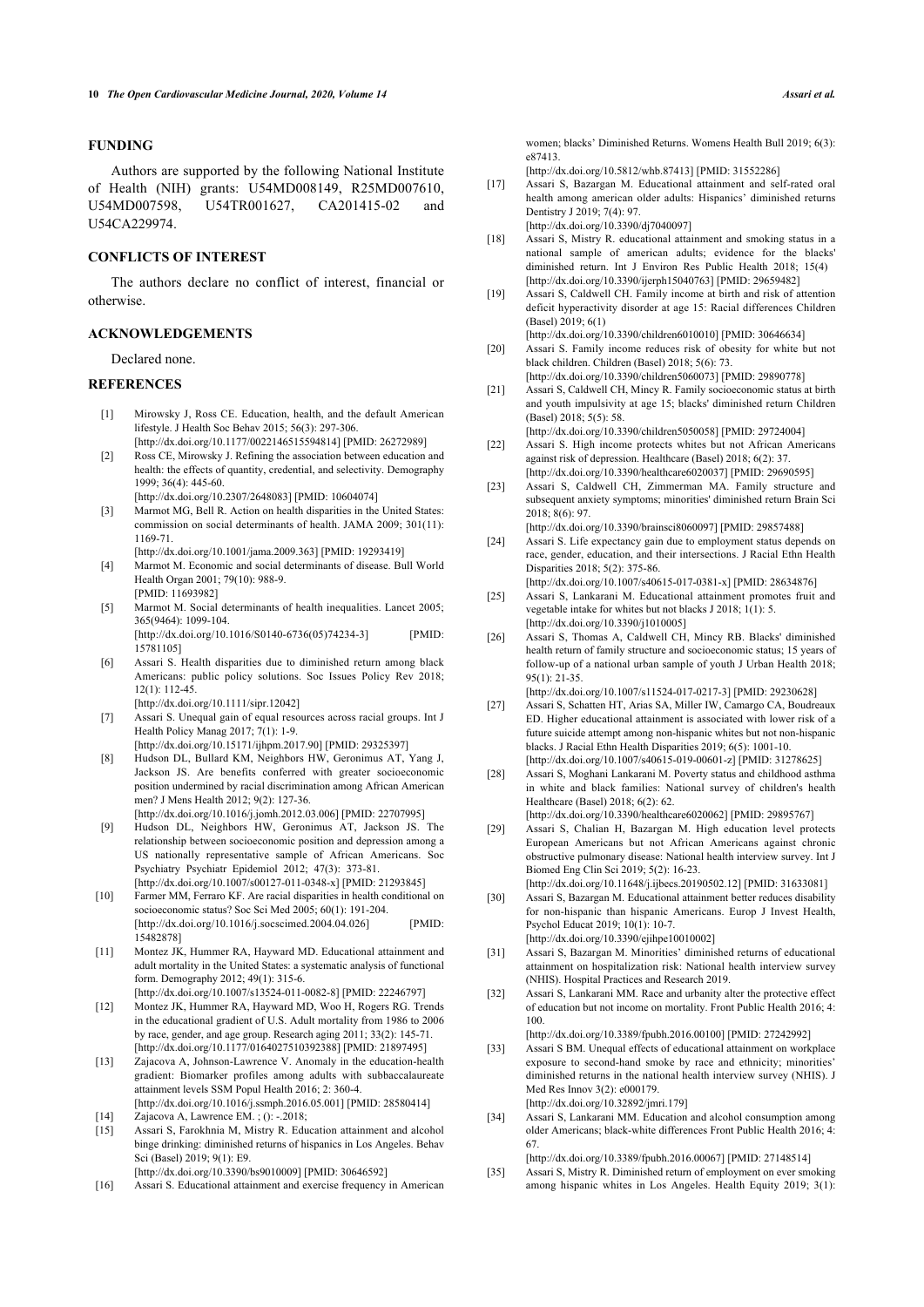138-44.

- [\[http://dx.doi.org/10.1089/heq.2018.0070\]](http://dx.doi.org/10.1089/heq.2018.0070) [PMID: [31289772](http://www.ncbi.nlm.nih.gov/pubmed/31289772)]
- <span id="page-6-0"></span>[36] Assari S, Mistry R, Bazargan M. Race, educational attainment, and ecigarette use J Medical Research and Innovation 2020; 4(1): e000185-.
- <span id="page-6-1"></span>[37] Assari S. Socioeconomic determinants of systolic blood pressure; minorities' diminished returns. J Health Econ Dev 2019; 1(1): 1-11. [PMID: [31428747](http://www.ncbi.nlm.nih.gov/pubmed/31428747)]
- <span id="page-6-2"></span>[38] Assari S, Lankarani MM, Caldwell CH. Does discrimination explain high risk of depression among high-income African American men? Behav Sci (Basel) 2018; 8(4) [\[http://dx.doi.org/10.3390/bs8040040\]](http://dx.doi.org/10.3390/bs8040040) [PMID: [29671796\]](http://www.ncbi.nlm.nih.gov/pubmed/29671796)
- <span id="page-6-16"></span><span id="page-6-3"></span>[39] Assari S. Race, intergenerational social mobility and stressful life events Behav Sci (Basel) 2018; 8(10)
- <span id="page-6-4"></span>[\[http://dx.doi.org/10.3390/bs8100086\]](http://dx.doi.org/10.3390/bs8100086) [PMID: [30241335\]](http://www.ncbi.nlm.nih.gov/pubmed/30241335) [40] Hudson DL, Puterman E, Bibbins-Domingo K, Matthews KA, Adler NE. Race, life course socioeconomic position, racial discrimination, depressive symptoms and self-rated health. Soc Sci Med 2013; 97: 7-14.

[\[http://dx.doi.org/10.1016/j.socscimed.2013.07.031\]](http://dx.doi.org/10.1016/j.socscimed.2013.07.031) [PMID: [24161083\]](http://www.ncbi.nlm.nih.gov/pubmed/24161083)

- <span id="page-6-17"></span><span id="page-6-5"></span>[41] Hudson DL, Neighbors HW, Geronimus AT, Jackson JS. Racial Discrimination, John Henryism, and Depression Among African Americans J Black Psychol 2016; 42(3): 221-43. [\[http://dx.doi.org/10.1177/0095798414567757](http://dx.doi.org/10.1177/0095798414567757)] [PMID: [27529626\]](http://www.ncbi.nlm.nih.gov/pubmed/27529626)
- <span id="page-6-6"></span>[42] Assari S, Preiser B, Lankarani MM, Caldwell CH. Subjective socioeconomic status moderates the association between discrimination and depression in African American youth. Brain Sci 2018; 8(4)

[\[http://dx.doi.org/10.3390/brainsci8040071\]](http://dx.doi.org/10.3390/brainsci8040071) [PMID: [29677115](http://www.ncbi.nlm.nih.gov/pubmed/29677115)]

- <span id="page-6-18"></span><span id="page-6-7"></span>[43] Navarro V. Race or class or race and class: Growing mortality differentials in the United States. Int J Health Serv 1991; 21(2): 229-35. [\[http://dx.doi.org/10.2190/5WXM-QK9K-PTMQ-T1FG\]](http://dx.doi.org/10.2190/5WXM-QK9K-PTMQ-T1FG) [PMID: [2071304](http://www.ncbi.nlm.nih.gov/pubmed/2071304)]
- [44] Navarro V. Race or class *versus* race and class: Mortality differentials in the United States. Lancet 1990; 336(8725): 1238-40.
- <span id="page-6-8"></span>[\[http://dx.doi.org/10.1016/0140-6736\(90\)92846-A](http://dx.doi.org/10.1016/0140-6736(90)92846-A)] [PMID: [1978083](http://www.ncbi.nlm.nih.gov/pubmed/1978083)] [45] Navarro V. Race or class, or race and class. Int J Health Serv 1989; 19(2): 311-4.
- [\[http://dx.doi.org/10.2190/CNUH-67T0-RLBT-FMCA](http://dx.doi.org/10.2190/CNUH-67T0-RLBT-FMCA)] [PMID: [2714925](http://www.ncbi.nlm.nih.gov/pubmed/2714925)]
- <span id="page-6-19"></span><span id="page-6-9"></span>[46] Assari S, Preiser B, Kelly M. Education and income predict future emotional well-being of whites but not blacks: A ten-year cohort. Brain Sci 2018; 8(7)

[\[http://dx.doi.org/10.3390/brainsci8070122\]](http://dx.doi.org/10.3390/brainsci8070122) [PMID: [29966278](http://www.ncbi.nlm.nih.gov/pubmed/29966278)]

- <span id="page-6-20"></span><span id="page-6-10"></span>[47] Lunau T, Siegrist J, Dragano N, Wahrendorf M. The association between education and work stress: does the policy context matter? PLoS One 2015; 10(3): e0121573.
- <span id="page-6-21"></span><span id="page-6-11"></span>[\[http://dx.doi.org/10.1371/journal.pone.0121573\]](http://dx.doi.org/10.1371/journal.pone.0121573) [PMID: [25812142](http://www.ncbi.nlm.nih.gov/pubmed/25812142)] [48] Hackman DA, Gallop R, Evans GW, Farah MJ. Socioeconomic status
- and executive function: developmental trajectories and mediation. Dev Sci 2015; 18(5): 686-702. [\[http://dx.doi.org/10.1111/desc.12246\]](http://dx.doi.org/10.1111/desc.12246) [PMID: [25659838](http://www.ncbi.nlm.nih.gov/pubmed/25659838)]
- <span id="page-6-12"></span>[49] Kamil F, Pinzon I, Foreman MG. Sex and race factors in early-onset COPD. Curr Opin Pulm Med 2013; 19(2): 140-4. [\[http://dx.doi.org/10.1097/MCP.0b013e32835d903b](http://dx.doi.org/10.1097/MCP.0b013e32835d903b)] [PMID: [23361195\]](http://www.ncbi.nlm.nih.gov/pubmed/23361195)
- <span id="page-6-22"></span><span id="page-6-13"></span>[50] Kanervisto M, Vasankari T, Laitinen T, Heliövaara M, Jousilahti P, Saarelainen S. Low socioeconomic status is associated with chronic obstructive airway diseases. Respir Med 2011; 105(8): 1140-6. [\[http://dx.doi.org/10.1016/j.rmed.2011.03.008](http://dx.doi.org/10.1016/j.rmed.2011.03.008)] [PMID: [21459567\]](http://www.ncbi.nlm.nih.gov/pubmed/21459567)
- <span id="page-6-23"></span><span id="page-6-14"></span>[51] Kim J, Kim YS, Kim K, *et al.* Socioeconomic impact of asthma, chronic obstructive pulmonary disease and asthma-COPD overlap syndrome J Thorac Dis 2017; 9(6): 1547-56. [\[http://dx.doi.org/10.21037/jtd.2017.05.07](http://dx.doi.org/10.21037/jtd.2017.05.07)] [PMID: [28740668\]](http://www.ncbi.nlm.nih.gov/pubmed/28740668)
- <span id="page-6-15"></span>[52] Chang CM, Rostron BL, Chang JT, *et al.* Biomarkers of exposure among u.s. adult cigar smokers: Population assessment of tobacco and health (path) study wave 1 (2013-2014) Cancer Epidemiol Biomarkers Prev 2019; 28(5): 943-53. [\[http://dx.doi.org/10.1158/1055-9965.EPI-18-0539](http://dx.doi.org/10.1158/1055-9965.EPI-18-0539)] [PMID:

[30733305\]](http://www.ncbi.nlm.nih.gov/pubmed/30733305)

- [53] Hyland A, Ambrose BK, Conway KP, *et al.* Design and methods of the Population Assessment of Tobacco and Health (PATH) Study Tob Control 2017; 26(4): 371-8. [\[http://dx.doi.org/10.1136/tobaccocontrol-2016-052934\]](http://dx.doi.org/10.1136/tobaccocontrol-2016-052934) [PMID: [27507901\]](http://www.ncbi.nlm.nih.gov/pubmed/27507901)
- [54] Tourangeau R, Yan T, Sun H, Hyland A, Stanton CA. Population

Assessment of Tobacco and Health (PATH) reliability and validity study: selected reliability and validity estimates. Tob Control 2018. [\[http://dx.doi.org/10.1136/tobaccocontrol-2018-054561](http://dx.doi.org/10.1136/tobaccocontrol-2018-054561)] [PMID: [30297373\]](http://www.ncbi.nlm.nih.gov/pubmed/30297373)

- [55] Harlow A, Stokes A, Brooks D. Socio-economic and racial/ethnic differences in e-cigarette uptake among cigarette smokers: Longitudinal analysis of the Population Assessment of Tobacco and Health (PATH) study. Nicotine Tob Res 2018. [\[http://dx.doi.org/10.1093/ntr/nty141\]](http://dx.doi.org/10.1093/ntr/nty141) [PMID: [29986109](http://www.ncbi.nlm.nih.gov/pubmed/29986109)]
- [56] Forno E, Celedon JC. Asthma and ethnic minorities: socioeconomic
	- status and beyond. Curr Opin Allergy Clin Immunol 2009; 9(2): 154-60. [\[http://dx.doi.org/10.1097/ACI.0b013e3283292207\]](http://dx.doi.org/10.1097/ACI.0b013e3283292207) [PMID:

[19326508\]](http://www.ncbi.nlm.nih.gov/pubmed/19326508)

- [57] Singh GK, Siahpush M, Azuine RE, Williams SD. Increasing area deprivation and socioeconomic inequalities in heart disease, stroke, and cardiovascular disease mortality among working age populations, United States, 1969-2011 Int J MCH AIDS 2015; 3(2): 119-33. [PMID: [27621992\]](http://www.ncbi.nlm.nih.gov/pubmed/27621992)
- [58] Zeki Al Hazzouri A, Haan MN, Neuhaus JM, *et al.* Cardiovascular risk score, cognitive decline, and dementia in older Mexican Americans: the role of sex and education J Am Heart Assoc 2013; 2(2): e004978. [PMID: [23608609\]](http://www.ncbi.nlm.nih.gov/pubmed/23608609)
- [59] Assari S, Mistry R. Diminished Return of Employment on Ever Smoking Among Hispanic Whites in Los Angeles. Health Equity 2019; 3(1): 138-44.

[\[http://dx.doi.org/10.1089/heq.2018.0070](http://dx.doi.org/10.1089/heq.2018.0070)] [PMID: [31289772\]](http://www.ncbi.nlm.nih.gov/pubmed/31289772)

[60] Assari S. Combined Racial and Gender Differences in the Long-Term Predictive Role of Education on Depressive Symptoms and Chronic Medical Conditions. J Racial Ethn Health Disparities 2017; 4(3): 385-96.

[\[http://dx.doi.org/10.1007/s40615-016-0239-7\]](http://dx.doi.org/10.1007/s40615-016-0239-7) [PMID: [27270925](http://www.ncbi.nlm.nih.gov/pubmed/27270925)]

- [61] Assari S, Gibbons FX, Simons R. Depression among Black Youth; Interaction of Class and Place Brain Sci 2018; 8(6) [\[http://dx.doi.org/10.3390/brainsci8060108](http://dx.doi.org/10.3390/brainsci8060108)] [PMID: [29895752\]](http://www.ncbi.nlm.nih.gov/pubmed/29895752)
- [62] Assari S. Educational Attainment Better Protects African American Women than African American Men Against Depressive Symptoms and Psychological Distress. Brain Sci 2018; 8(10) [\[http://dx.doi.org/10.3390/brainsci8100182](http://dx.doi.org/10.3390/brainsci8100182)] [PMID: [30274391\]](http://www.ncbi.nlm.nih.gov/pubmed/30274391)
- [63] Assari S, Caldwell CH. High Risk of Depression in High-Income African American Boys. J Racial Ethn Health Disparities 2018; 5(4): 808-19.

[\[http://dx.doi.org/10.1007/s40615-017-0426-1\]](http://dx.doi.org/10.1007/s40615-017-0426-1) [PMID: [28842841](http://www.ncbi.nlm.nih.gov/pubmed/28842841)] [64] Assari S, Lapeyrouse LM, Neighbors HW. Income and Self-Rated

- Mental Health: Diminished Returns for High Income Black Americans Behav Sci (Basel) 2018; 8(5) [\[http://dx.doi.org/10.3390/bs8050050](http://dx.doi.org/10.3390/bs8050050)] [PMID: [29772799\]](http://www.ncbi.nlm.nih.gov/pubmed/29772799)
- [65] Sisco S, Gross AL, Shih RA, Sachs BC, Glymour MM, Bangen KJ, *et al.* The role of early-life educational quality and literacy in explaining racial disparities in cognition in late life J Gerontol B Psychol Sci Soc Sci 2015; 70(4): 557-67.

[\[http://dx.doi.org/10.1093/geronb/gbt133](http://dx.doi.org/10.1093/geronb/gbt133)] [PMID: [24584038\]](http://www.ncbi.nlm.nih.gov/pubmed/24584038)

[66] Manly JJ, Jacobs DM, Touradji P, Small SA, Stern Y. Reading level attenuates differences in neuropsychological test performance between African American and White elders. J Int Neuropsychol Soc 2002; 8(3): 341-8.

[\[http://dx.doi.org/10.1017/S1355617702813157](http://dx.doi.org/10.1017/S1355617702813157)] [PMID: [11939693\]](http://www.ncbi.nlm.nih.gov/pubmed/11939693)

- [67] Manly JJ, Byrd DA, Touradji P, Stern Y. Acculturation, reading level, and neuropsychological test performance among African American elders. Appl Neuropsychol 2004; 11(1): 37-46. [\[http://dx.doi.org/10.1207/s15324826an1101\\_5\]](http://dx.doi.org/10.1207/s15324826an1101_5) [PMID: [15471745](http://www.ncbi.nlm.nih.gov/pubmed/15471745)]
- [68] Lawlor DA, Ebrahim S, Davey Smith G. Association between selfreported childhood socioeconomic position and adult lung function: findings from the British Women's Heart and Health Study. Thorax 2004; 59(3): 199-203.

[\[http://dx.doi.org/10.1136/thorax.2003.008482\]](http://dx.doi.org/10.1136/thorax.2003.008482) [PMID: [14985552](http://www.ncbi.nlm.nih.gov/pubmed/14985552)]

[69] Liu Y, Lachman ME. Socioeconomic Status and Parenting Style From Childhood: Long-Term Effects on Cognitive Function in Middle and Later Adulthood J Gerontol B Psychol Sci Soc Sci 2019; 74(6): e13-24.

[\[http://dx.doi.org/10.1093/geronb/gbz034](http://dx.doi.org/10.1093/geronb/gbz034)] [PMID: [30888020](http://www.ncbi.nlm.nih.gov/pubmed/30888020)] [70] Osler M, Andersen AM, Due P, Lund R, Damsgaard MT, Holstein BE.

Socioeconomic position in early life, birth weight, childhood cognitive function, and adult mortality A longitudinal study of Danish men born in 1953 J Epidemiol Community Health 2003; 57(9): 681-. [\[http://dx.doi.org/10.1136/jech.57.9.681](http://dx.doi.org/10.1136/jech.57.9.681)] [PMID: [12933773\]](http://www.ncbi.nlm.nih.gov/pubmed/12933773)